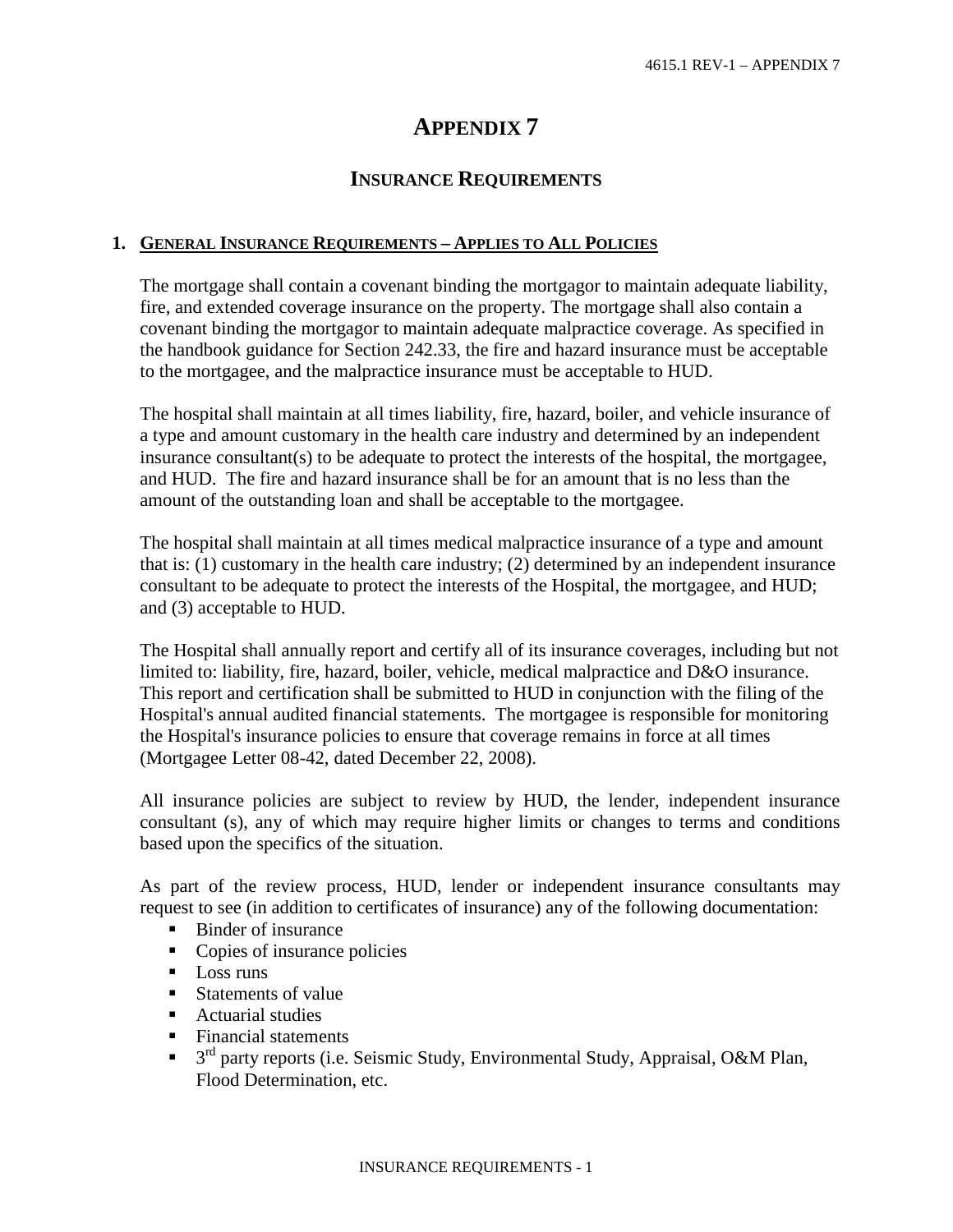## A. **All policies must:**

- 1. Be written on a per occurrence basis except for earthquake and professional liability coverage, which may be written on a claims made basis;
- 2. Have a cancellation provision requiring the carrier to notify the Lender and HUD at least 30 days in advance of any policy reduction or cancellation for any reason except non-payment of premium (at least a 10 day notice);
- 3. The mortgagor must be the named Insured in each policy with the Department of Housing and Urban Development (HUD) and mortgagee as additional insureds on all policies, except for professional liability insurance policies; and
- 4. Contain a mortgagee clause and loss payable clause acceptable to HUD.

## B. **Each policy must either:**

- 1. Have a term of at least one year at the time of closing the Mortgage Loan; or
- 2. Have a term with less than 12 months remaining at the time of closing the Mortgage Loan, so long as the policy contains the required coverage, is being added to an existing policy, and the Lender collects funds at the closing of the Mortgage Loan and during the months following closing of the Mortgage Loan to ensure that adequate funds will be on deposit with the Lender to pay the next premium by its scheduled due date.

## C. **Financing of Premiums:**

1. All premiums for existing or new policies must be paid in full at Mortgage Loan closing and cannot be financed. The Mortgagor may not finance premiums for renewals of policies.

## D. **Evidence of Insurance:**

- 1. The Mortgagor must provide to the Lender evidence of insurance for the Property on or before the closing of the Mortgage Loan or the policy's renewal date. Evidence of insurance coverage for the Property must be provided as follows:
	- a. **Temporary Evidence**: Either (i) an ACORD 28 (either the 2003 or 2010 version is acceptable), combined with ACORD 25, or (ii) ACORD 75, are acceptable forms of temporary evidence of insurance. If an ACORD certificate is not available, HUD will accept a letter signed by the Mortgagor and the licensed insurance broker certifying that the coverages, deductibles and exclusions meet HUD's requirements.

Temporary coverage, such as an insurance binder, has an expiration date that must be monitored by the Lender and renewed on or before its expiration date. The Lender will be liable to HUD if a binder expires, the Mortgagor has not provided sufficient evidence of permanent coverage, and an uninsured loss occurs.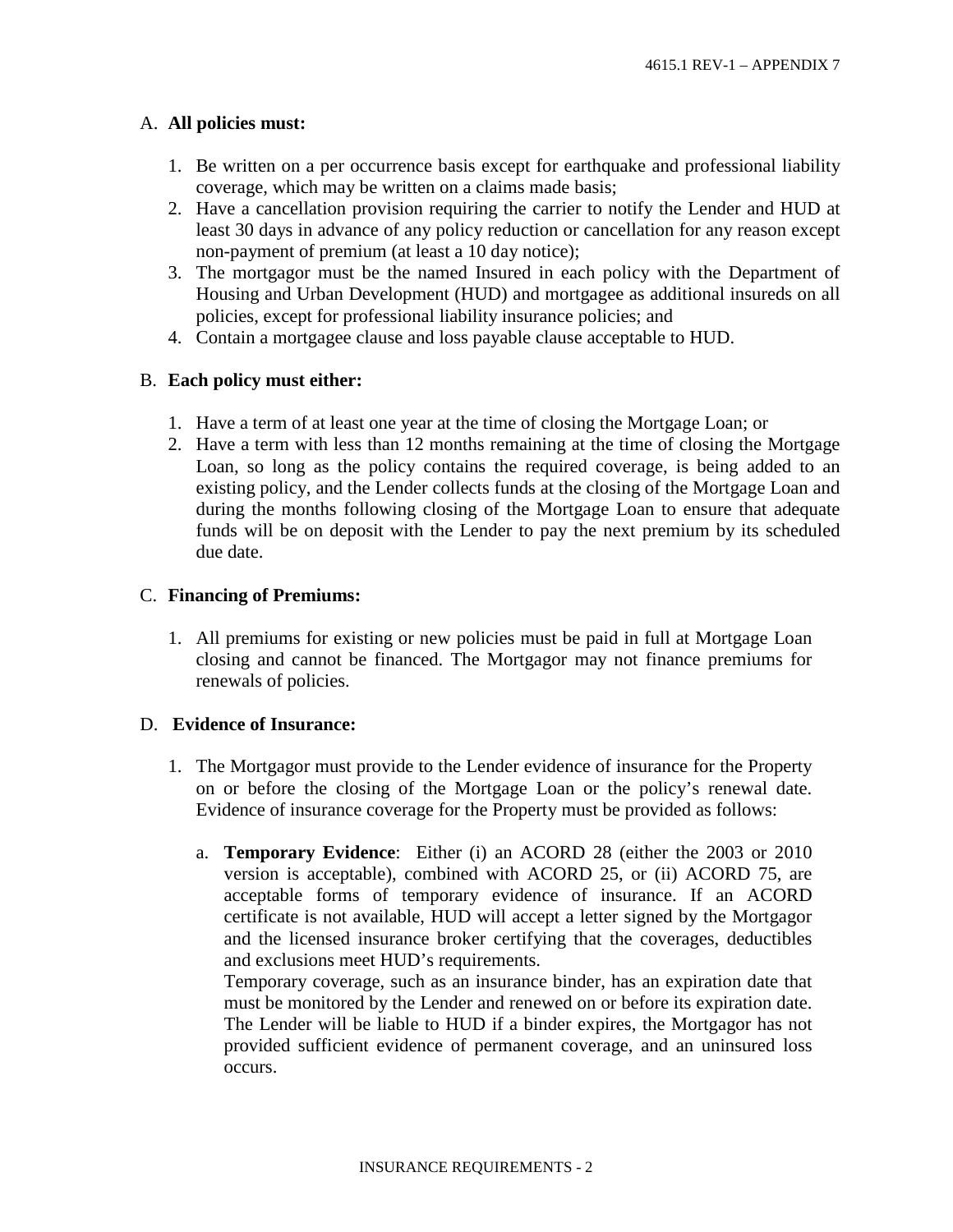b. **Permanent Evidence:** The originals or certified copies of current insurance policies must be received, reviewed and placed in the Lender's Servicing File within 90 days after the delivery of the Mortgage Loan or the date of the insurance policy renewal. Except for a National Flood Insurance Program (NFIP) policy, only the complete insurance policy is sufficient evidence of coverage. Insurance policy declarations pages, single policy endorsements, insurance binders and certificates of insurance are not an acceptable form of permanent insurance coverage. The Policy Declaration page of a NFIP policy is acceptable evidence of flood insurance coverage.

## E. **Blanket Policies**

Use of a blanket or package policy (or policies) of insurance covering the properties and liabilities of the Mortgagor is acceptable, provided that:

- 1. The policy provides the same or better insurance coverage as a single property insurance policy;
- 2. The property is listed and identifiable in the policy or associated schedules; and
- 3. The policy complies with all other applicable requirements contained in this Chapter.

## F. **Property/Casualty/Professional and Malpractice Insurance Carriers Requirements**

A property/casualty/professional/malpractice insurance carrier must meet the following requirements:

- 1. Property/Casualty: A.M. Best Company general policyholder's rating of "A-" or better and a financial performance index rating of VI or better in Best's Insurance Reports or Best's Key Rating Guide.
- 2. Professional/Malpractice: A.M. Best rating of "B++" or better or a Demotech "A" rating or better.
- 3. Captive or Contractor insurance programs are permissible if approved by an independent insurance consultant(s) and are acceptable to the mortgagee and HUD.
- 4. Various state wind pools (if it is the only coverage that can be obtained) or flood companies approved under the National Flood Insurance Program (NFIP).
- 5. Carrier must be licensed to do business in the U.S. and meet all state requirements.

## **2. INSURANCE/COVERAGE REQUIREMENTS**

## **A. Commercial Property**

- "All Risk" or similar broad policy form
- Blanket coverage basis or description of individual structures
- 100% replacement cost
- \$100,000 maximum deductible or amount acceptable to Lender/HUD and/or an independent insurance consultant.
- Must cover the buildings, contents, machinery and equipment pledged to secure the loan.
- May include Boiler coverage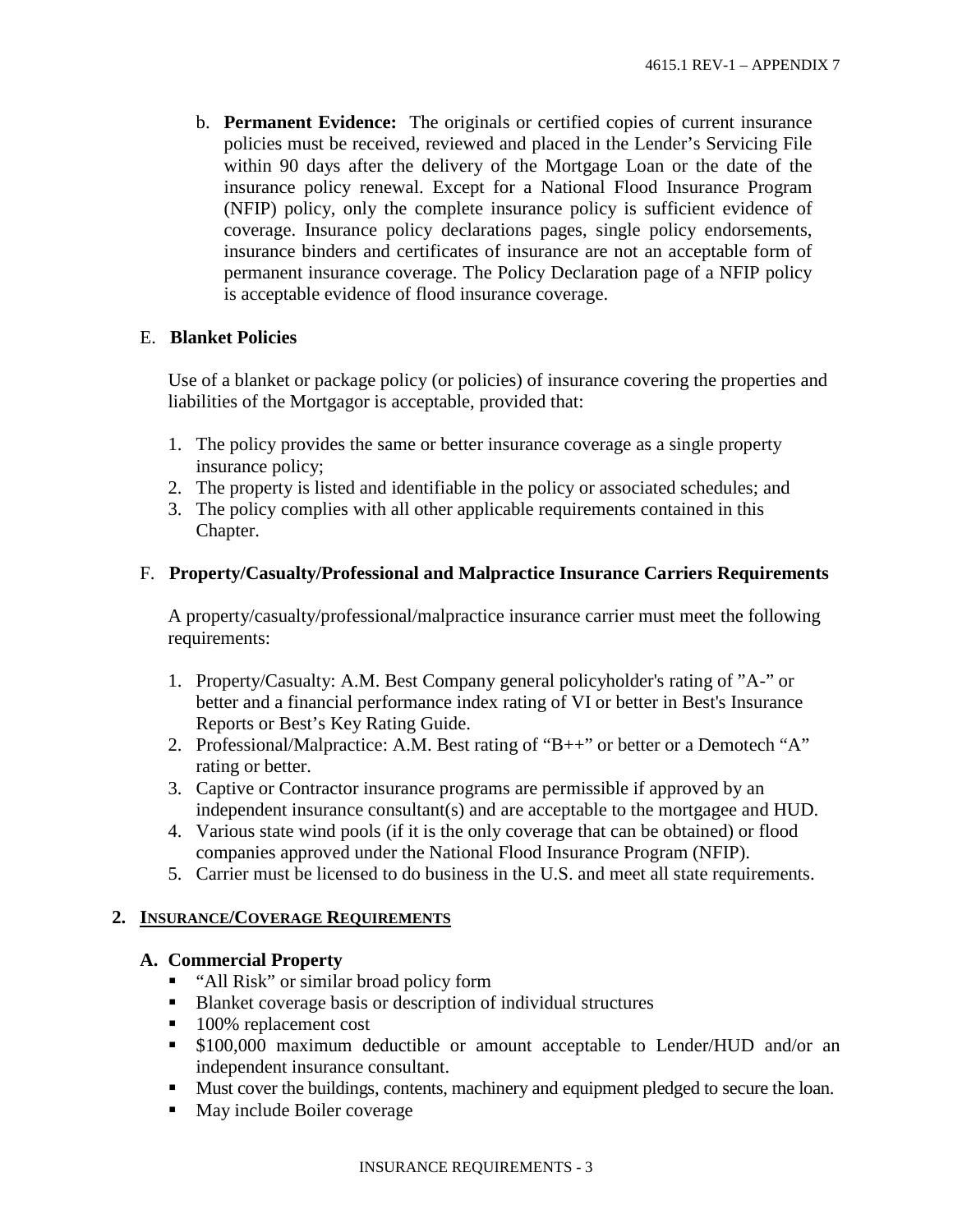#### **B. Business Income / Extra Expense**

- Actual loss sustained or an amount supported by a completed Business Income  $\&$ Extra Expense Worksheet and approved by an independent insurance consultant
- Deductible same as Commercial Property or a time element of not greater than 48 hours
- This coverage is required for all property perils including windstorm, flood, earthquake, and terrorism, even if written on a stand-alone basis

#### **C. Boiler & Machinery** (If purchased separately from property policy)

- Coverage amount equal to the replacement cost of the property
- Required if excluded from "All risks" property policy
- Coverage and deductible same as Commercial Property

#### **D. Windstorm**

- Required if excluded from "All risks" property policy
- **EXECOVERGIST:** Coverage and deductible same as Commercial Property
- **•** Deductible of 5%
- Hurricane endorsement, if appropriate
- State Wind Pool acceptable if it is the only coverage that can be obtained

#### **E. Flood**

- Required for projects in a Special Flood Hazard Area, or FEMA mapped floodplain zones "A", "V", "M", and "E" (up to the 100 year zone)
- Replacement cost of the property
- Limits may be satisfied by a combination of a National Flood Insurance Program primary policy plus an excess policy
- primary policy prus an exerci-<br>■ 5% deductible per building
- Flood carriers approved under NFIP

## **F. Earthquake**

- Required for all properties located in Seismic Zone 3 or 4
- Coverage and deductible same as Commercial Property

## **G. Terrorism**

 Terrorism coverage may be required if recommended by the independent insurance consultant.

## **H. Mold**

 Mold coverage may be required if recommended by the independent insurance consultant.

#### **I. Commercial General Liability**

- Minimum coverage of \$1,000,000(per occurrence)/\$3,000,000(aggregate)
- Coverage is on an occurrence basis
- **S100,000** maximum deductible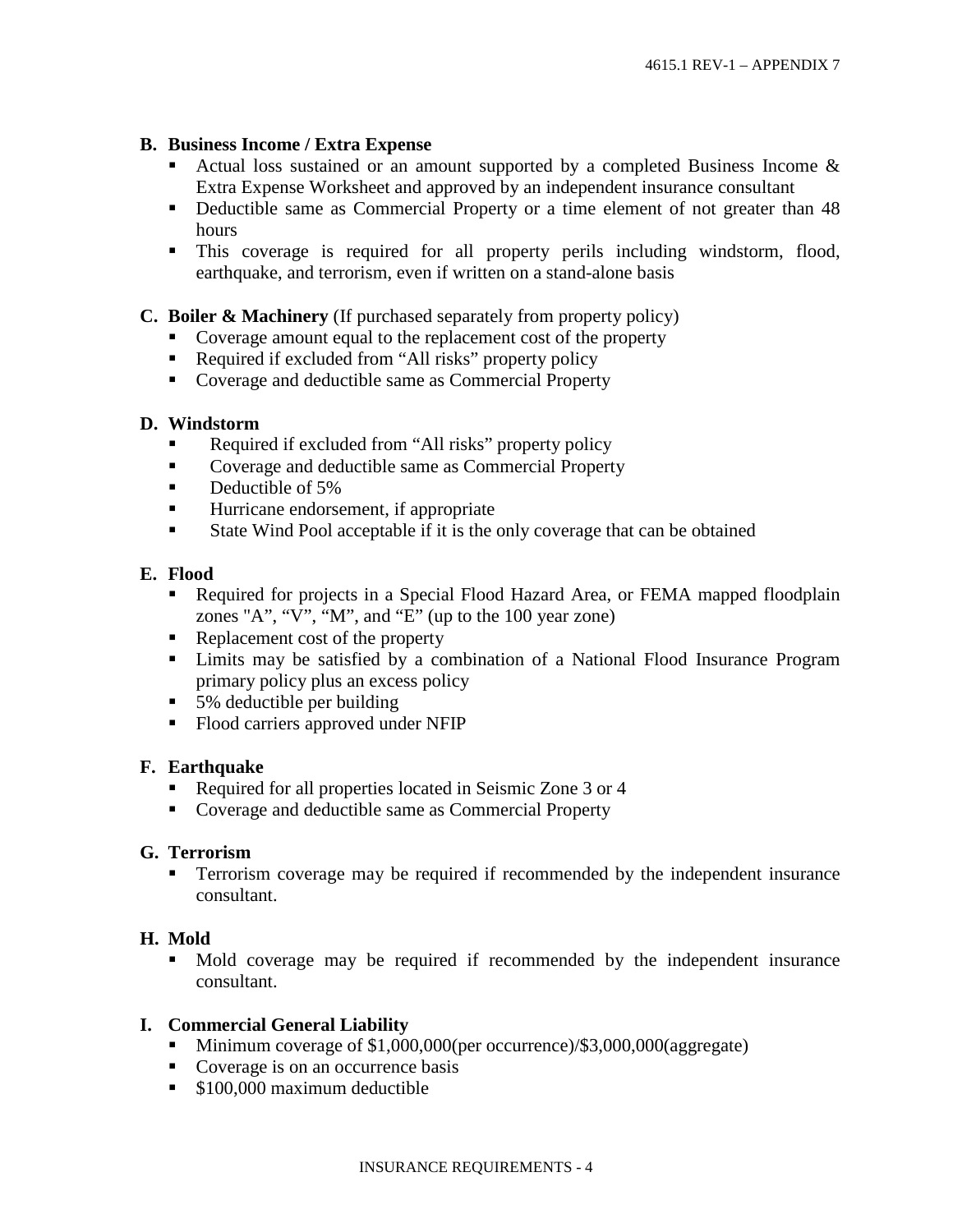## **J. Professional Liability/Medical Malpractice**

- Minimum coverage of \$1,000,000(per occurrence)/\$3,000,000(aggregate)
- **S100,000 maximum deductible**
- Professional liability may be on a claims made basis (may require "tail coverage" as determined by an independent insurance consultant)
- Self insurance, or self insurance hospital pools will require annual actuarial studies and independent insurance consultant review, analysis, recommendations, and opinion as to type of investments, liquidity, solvency, funding levels, and profitability

## **K. Medical Malpractice** (If separate policy)

- Type and amount customary in the healthcare industry as determined by an independent insurance consultant to be adequate to protect the Mortgagor, Lender and **HUD**
- **Same requirements as J. above**

## **L. Umbrella/Excess Liability**

- Minimum Limits \$5,000,000 per occurrence and aggregate
- Coverage to be excess of Automobile Liability and Employer's Liability
- Umbrella/Excess policies may be used to meet the total limits required for General Liability and Professional Liability

## **M. Fidelity Bond**

- Minimum coverage of \$1,000,000 per occurrence:
- **\$50,000 maximum deductible**
- Coverage for all principals of the ownership entity and/or management entity and all persons who participate directly or indirectly in the management or maintenance of the project or its assets, accounts and records
- Coverage may be through one or more bonds and may cover more than one project

## **N. Directors And Officers Liability**

- Minimum coverage of \$1,000,000
- **S50,000 maximum deductible**
- Must not provide coverage for directors and officers from sanctions imposed by the Federal Government

## **O. Employment Practices Liabilty**

Minimum coverage of \$1,000,000 per occurrence and aggregate

## **P. Worker's Compensation**

- Required for all employees of the mortgagor if required to be covered by the laws of the State in which the property is located
- Minimum of \$1,000,000 Employer's Liability, or per state statute
- State statutory limits for compensation
- **S100,000 maximum deductible per occurrence**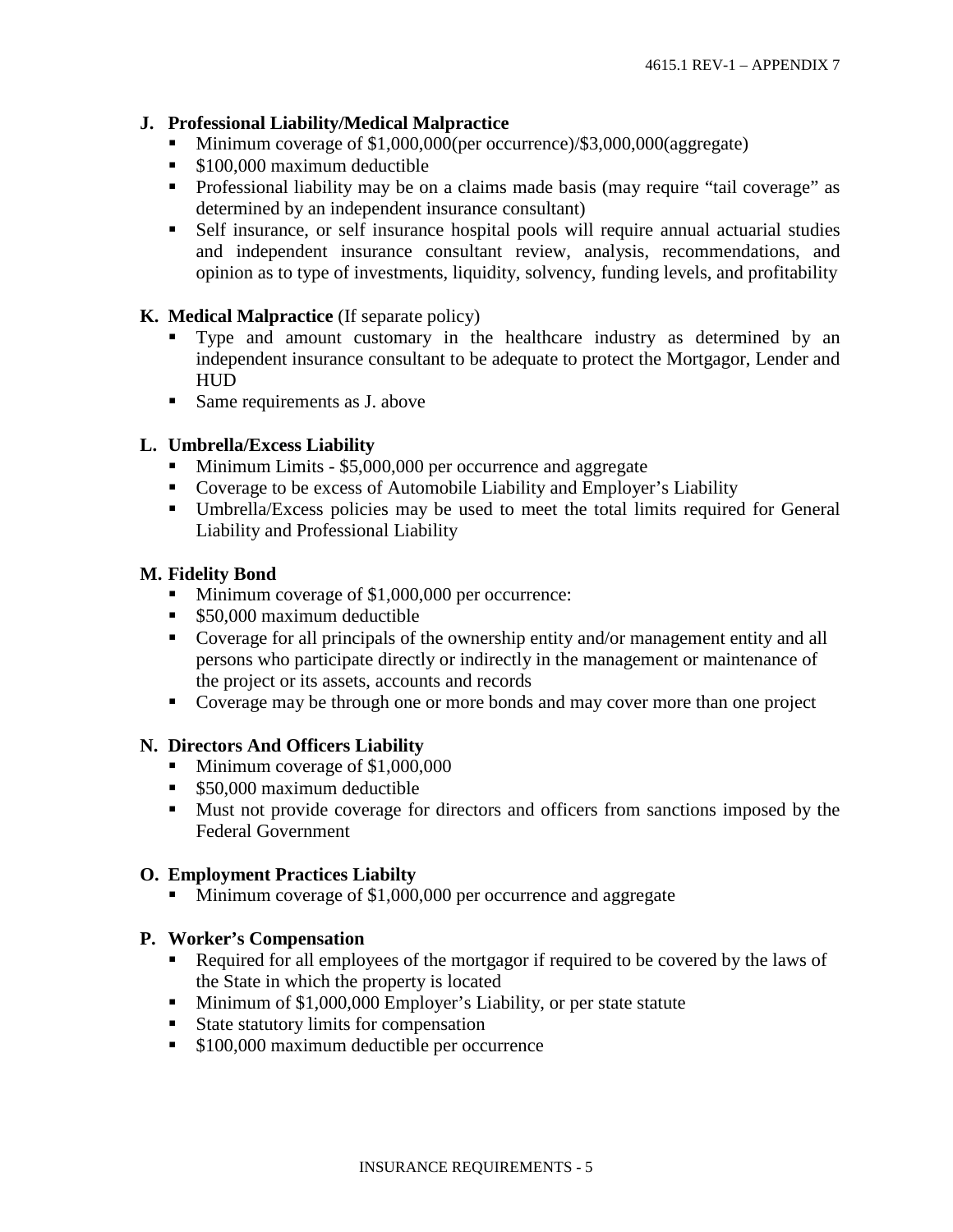## **Q. Automobile Liability**

- Coverage to include all owned vehicles, as well as non-owned and/or hired vehicles
- **\$300,000** for one person and \$500,000 for more than one person
- **S100,000** against claims for damage to property
- Or \$1,000,000 combined single limit

## **R. Aviation/Helipad**

 If owner operates aircraft or permits helicopters to land and take off from the hospital, then insurance is required in an amount satisfactory to the independent insurance consultant

## **S. Construction Endorsements**

- Required for projects having construction such as roof replacement or reconstruction after an insured loss
- Coverage and deductible same as Commercial Property

## **T. Contract Services Providers**

- Mortgagor must use its own judgment in determining whether the activities of a provider of contract services are sufficiently hazardous to warrant an insurance requirement
- Affected contractors should provide mortgagor with insurance certificates naming the mortgagor, the mortgagee, and HUD as additional insureds
- Unusual perils inherent in the nature of the work or service to be performed must be covered
- Insurance should include generally accepted coverage such as commercial liability, performance bond, workers compensation, vehicle liability, blanket fidelity bond, and builder's risk

## **3. INSURANCE/COVERAGE REQUIREMENTS FOR NEW CONSTRUCTION/REHABILITATION PROJECTS**

## **A. Builder's Risk - Owner**

- Owner should procure the policy
- 100% replacement cost
- **Maximum deductible equal to 1% of hard costs of construction subject to approval by** independent insurance consultant
- "All Risk" of physical loss including earthquake and flood if applicable
- Sublimits for Transit and Off Site Storage equal to maximum value of building materials, subject to these exposures
- Coverage for soft costs and business income in an amount acceptable to Lender, HUD, and/or an independent insurance consultant
- To be replaced by Commercial Property insurance as buildings are completed
- Coverage includes loss resulting from faulty workmanship or faulty materials or error in design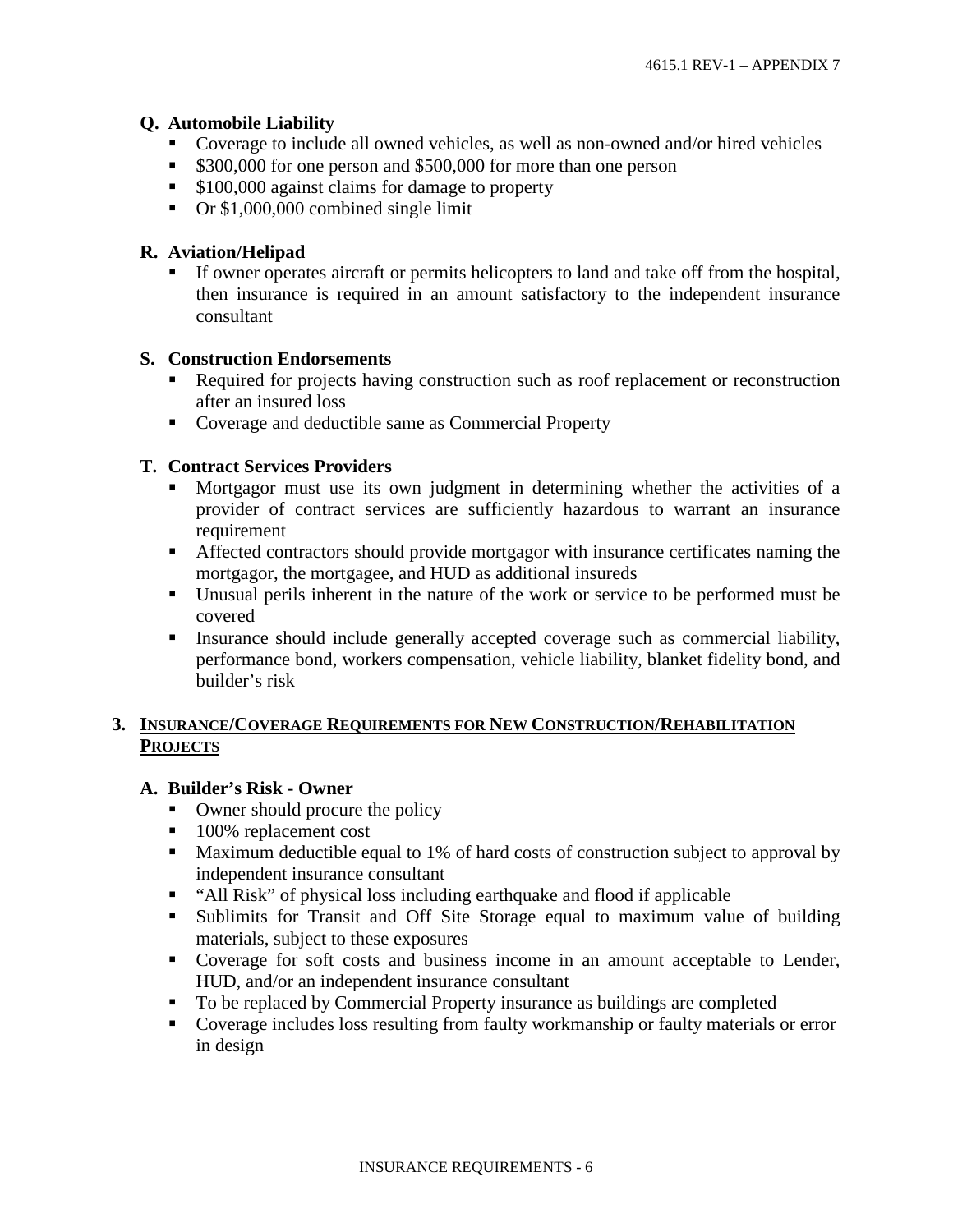## **B. Worker's Compensation – General Contractor**

- Required for all employees of the general contractor and sub-contractors as required to be covered by the laws of the State in which the property is located
- Minimum of \$1,000,000 Employer's Liability
- State statutory limits for compensation

## **C. Commercial General Liability – General Contractor**

Minimum limits: \$1,000,000 per occurrence

\$3,000,000 general aggregate with dedicated limits on a per project basis \$3,000,000 products and completed operations aggregate

- HUD, Lender or independent insurance consultant may require higher amounts of coverage based on further review
- Coverage should include Broad Form Property Damage

## **D. Automobile Liability – General Contractor**

- \$1,000,000 combined single limit, or \$300,000 for one person and \$500,000 for more than one person for all owned, hired and non-owned vehicles
- **S100,000** against claims for damage to property

#### **E. Umbrella/Excess Liability – General Contractor**

- Minimum Limit As determined by an independent insurance consultant in consultation with HUD (Office of Architects and Engineers)
- Coverage to be excess of Automobile Liability and Employer's Liability

## **F. Pollution Liability - General Contractor**

 Type and amount customary in the healthcare industry as determined by an independent insurance consultant to be adequate to protect the Mortgagor, Lender and HUD

#### **G. Aircraft Liability – General Contractor**

- The contractor will purchase aircraft liability coverage (including owned and nonowned) when aircraft are used in the performance of the work with the following minimum limits:
- Bodily Injury: \$1,000,000 each occurrence / \$1,000,000 each person
- Property Damage: \$1,000,000 each occurrence

#### **H. Watercraft Liability – General Contractor**

- The contractor will purchase watercraft liability coverage (including owned and nonowned) when watercraft are used in the performance of the work with the following minimum limits:
- Bodily Injury: \$1,000,000 each occurrence / \$1,000,000 each person
- Property Damage: \$1,000,000 each occurrence